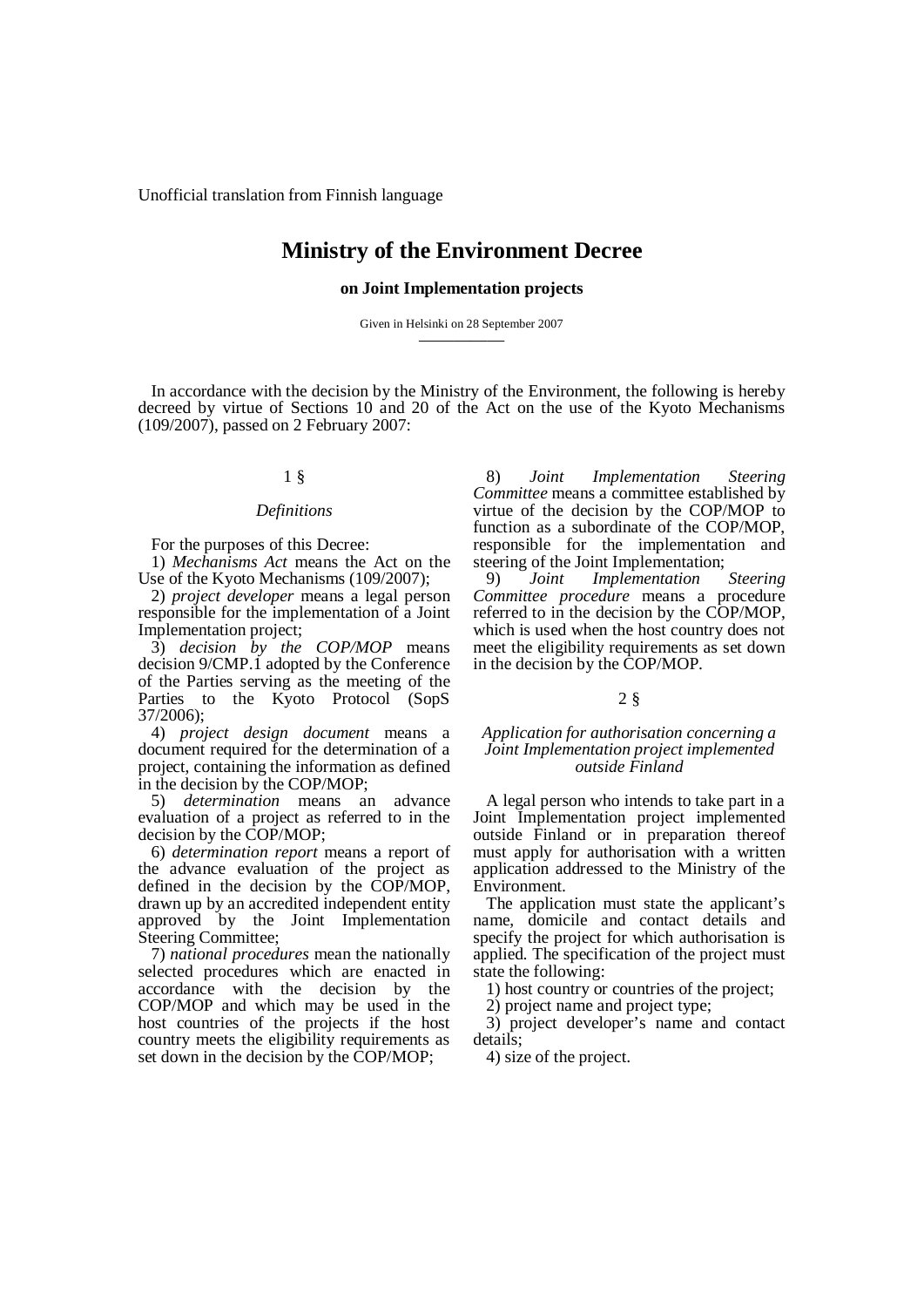If authorisation is applied for the preparation of a project, the project specification must state at least the host country of the project and the project type.

The application must also include a valid trade register extract or other corresponding register extract of the applicant, the latest approved financial statements of the applicant and, when deemed necessary, account of the fact that the applicant is able take part in project mechanisms in accordance with the international obligations of Finland. The appendices are not needed if the applicant is an operator referred to in Section 5 of the Emissions Trading Act (683/2004) or if the applicant is a foreign legal person managing a fund referred to in Section 8 of the Mechanism Act.

# 3 §

#### *Application for a Letter of Approval of a Joint Implementation project implemented outside Finland*

A legal person who wishes to receive a Letter of Approval for a Joint Implementation project to be implemented outside Finland must apply for approval with a written application addressed to the Ministry of the Environment.

If the Joint Implementation project is subject to the host country's national procedures, the application or its appendices must include:

1) the applicant's name, domicile and contact details;

2) a Letter of Approval issued by the host country of the project;

3) the project design document of the project.

If the Joint Implementation project is subject to the Joint Implementation Steering Committee procedure, the application or its appendices must include:

1) the applicant's name, domicile and contact details;

2) a Letter of Approval issued by the host country of the project;

3) the project design document of the project;

4) the determination report for the project.

If the project is a hydropower project with an output capacity of more than 20 megawatts, the applicant must also show that appropriate international obligations and guidelines have been taken into account in developing the project.

## 4 §

#### *Application for a Letter or Approval of a Joint Implementation Project implemented in Finland*

A legal person who wishes to receive a Letter of Approval for a Joint Implementation project to be implemented in Finland must apply for approval with a written application addressed to the Ministry of the Environment. The application or its appendices must include:

1) the applicant's name, domicile and contact details;

2) the applicant's valid trade register extract;

3) the applicant's latest approved financial statements;

4) a plan for the monitoring of project emissions and for the verifying of emission reductions generated by the project;

5) account of the fact that the project does not directly or indirectly reduce the greenhouse gas emissions of a plant taking part in the European Community Emissions Trading Scheme;

6) the project design document of the project.

The applicant must also present a report which contextually corresponds to a determination report but for which no approval is applied for from the Joint Implementation Steering Committee. The report may also be drawn up by a verifier referred to in Section 5. The report must be complete apart from the Letters of Approval of Finland and of the participating state or states.

When deemed necessary, the application or its appendices must include account of the fact that the applicant is able take part in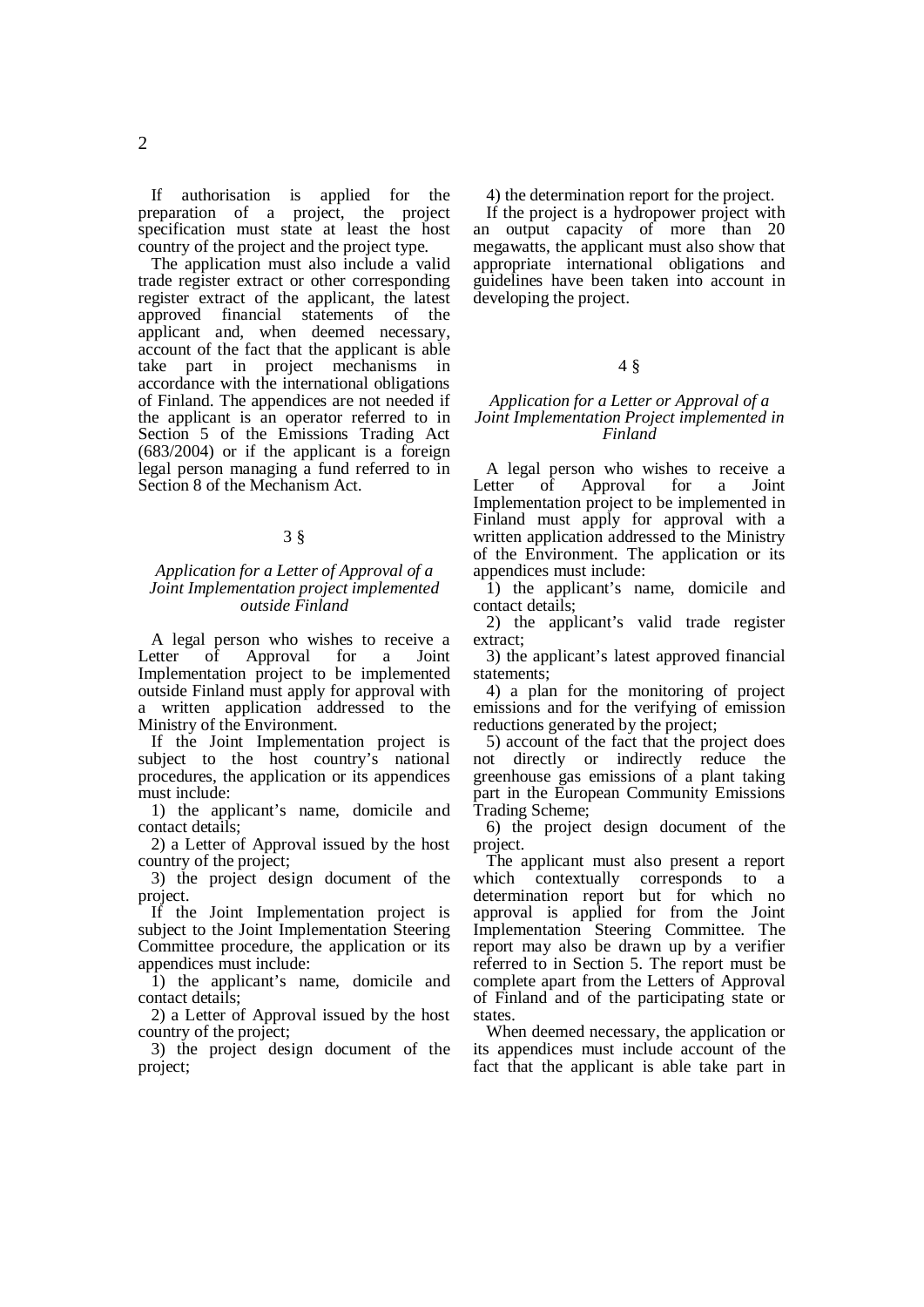project mechanisms in accordance with the international obligations of Finland.

Letter of Approval for a Joint Implementation project to be implemented in Finland shall be conditional. It shall not enter into force until at least one of the countries taking part in the project approves the project as a Joint Implementation project.

# 5 §

# *Application for an approval of a verifier of a Joint Implementation Project implemented in Finland*

A legal person who wishes to be approved as a verifier of a Joint Implementation project implemented in Finland must apply for approval with a written application addressed to the Ministry of the<br>Environment. The application or its Environment. The application or its appendices must state:

1) the legal person's name, business identity code, domicile and contact details;

2) the names and contact details of persons acting in the legal person's governing body as well as of the managing director and of the general partners in a general and limited partnership;

3) the name and date of birth of the person acting as the verifier;

4) the documents required for the evaluation of the requirements referred to in paragraphs  $2-6$ , subsection 2, Section 10 of the Mechanism Act.

The Ministry of the Environment may request the applicant to provide further clarification on the verifier requirements as defined in Section 10 of the Mechanism Act.

If necessary, the Ministry of the Environment may request a statement from an independent evaluator regarding the competence of the applicant.

An accredited independent entity approved by the Joint Implementation Steering Committee may act as a verifier of a project to be implemented in Finland without an approval given by the Ministry of the Environment.

#### 6 §

# *Verification of a Joint Implementation project implemented in Finland*

The verifier evaluates whether the methods applied by the project developer for the monitoring of emissions are in accordance with the decision by the COP/MOP, with the plan for the monitoring of project emissions and for the verifying of emission reductions, as well as with the report referred to in subsection 2, Section 4.

All greenhouse gas emissions of the evaluated project as well as the amount of emission reductions generated by the project and the reliability, credibility and accuracy of the monitoring system of the project emissions are to be verified.

The project developer must provide the verifier with all necessary information in his/her possession relevant to the verification, and arrange access for the verifier to all places and premises under his/her control which are relevant for the verification and are not covered by domiciliary peace.

# 7 §

#### *Verifier's statement on a Joint Implementation project implemented in Finland*

The verifier must give the project developer a written statement on the object of verification. The statement must include:

1) the verifier's name and contact details;

2) the details of the approval given to the verifier by the Ministry of the Environment, or account of the fact that the verifier is an accredited independent entity approved by the Joint Implementation Steering Committee;

3) the details of persons who have taken part in the verification as well as their duties and responsibilities in the verification;

4) the project type and location of the verified project ;

5) the total amount of verified greenhouse gas emissions;